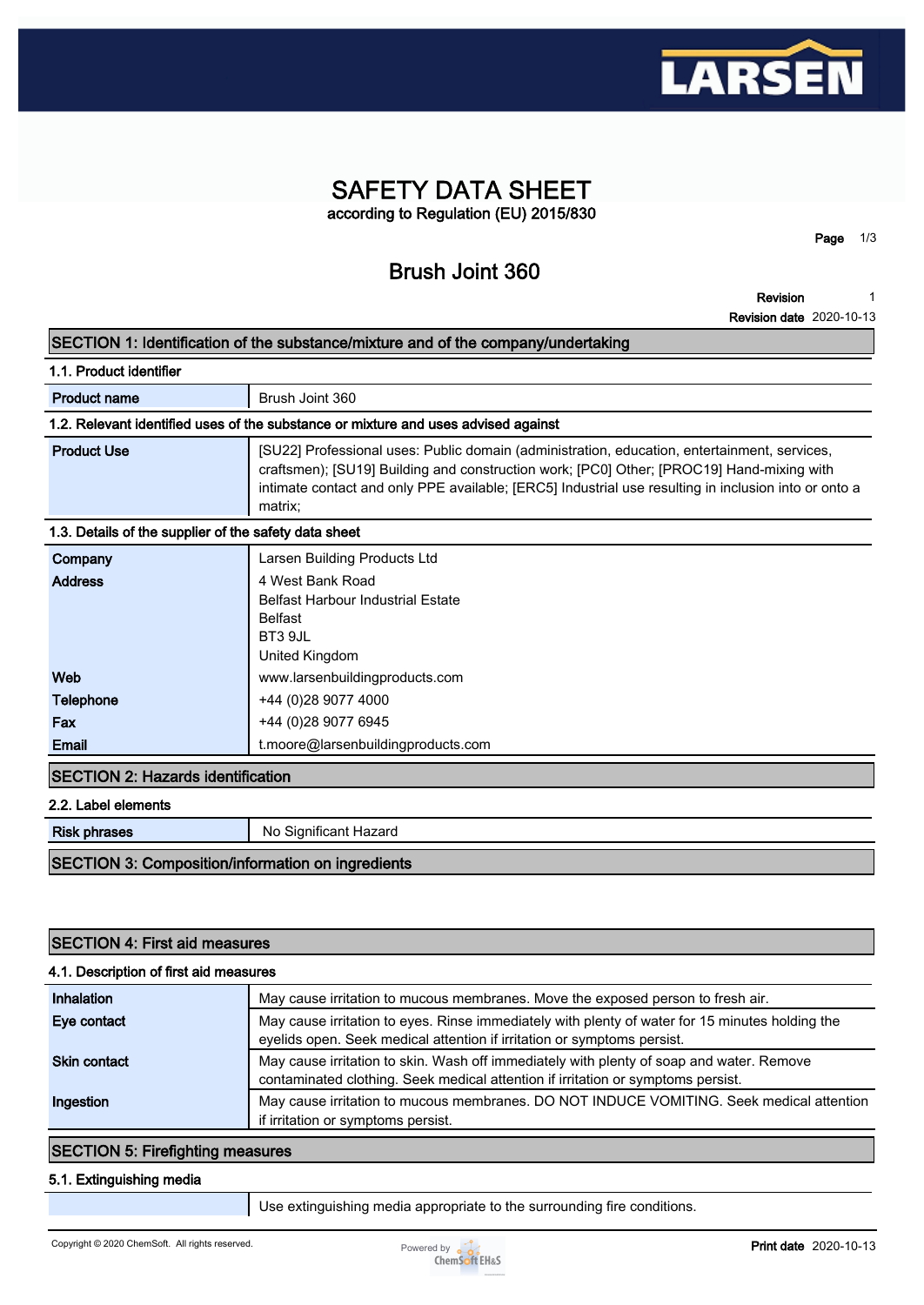# **Brush Joint 360**

#### **Revision 1**

**Revision date 2020-10-13**

| 5.2. Special hazards arising from the substance or mixture        |                                                                                                                                                                         |
|-------------------------------------------------------------------|-------------------------------------------------------------------------------------------------------------------------------------------------------------------------|
|                                                                   | Burning produces irritating, toxic and obnoxious fumes.                                                                                                                 |
| 5.3. Advice for firefighters                                      |                                                                                                                                                                         |
|                                                                   | Wear suitable respiratory equipment when necessary.                                                                                                                     |
| <b>SECTION 6: Accidental release measures</b>                     |                                                                                                                                                                         |
|                                                                   | 6.1. Personal precautions, protective equipment and emergency procedures                                                                                                |
|                                                                   | Ensure adequate ventilation of the working area.                                                                                                                        |
| 6.2. Environmental precautions                                    |                                                                                                                                                                         |
|                                                                   | Do not allow product to enter drains. Prevent further spillage if safe.                                                                                                 |
| 6.3. Methods and material for containment and cleaning up         |                                                                                                                                                                         |
|                                                                   | Sweep up. Transfer to suitable, labelled containers for disposal. Clean spillage area thoroughly<br>with plenty of water.                                               |
| <b>SECTION 7: Handling and storage</b>                            |                                                                                                                                                                         |
| 7.1. Precautions for safe handling                                |                                                                                                                                                                         |
|                                                                   | Avoid contact with eyes and skin. Ensure adequate ventilation of the working area. Adopt best<br>Manual Handling considerations when handling, carrying and dispensing. |
| 7.2. Conditions for safe storage, including any incompatibilities |                                                                                                                                                                         |
|                                                                   | Keep in a cool, dry, well ventilated area. Keep containers tightly closed. Store in correctly labelled<br>containers.                                                   |
| <b>SECTION 8: Exposure controls/personal protection</b>           |                                                                                                                                                                         |
| 8.2. Exposure controls                                            |                                                                                                                                                                         |
| 8.2.1. Appropriate engineering<br>controls                        | Ensure adequate ventilation of the working area.                                                                                                                        |
| 8.2.2. Individual protection<br>measures                          | Wear protective clothing.                                                                                                                                               |
| Eye / face protection                                             | In case of splashing, wear:. Approved safety goggles.                                                                                                                   |
| Skin protection -<br>Handprotection                               | Chemical resistant gloves (PVC).                                                                                                                                        |
| <b>SECTION 9: Physical and chemical properties</b>                |                                                                                                                                                                         |
| 9.1. Information on basic physical and chemical properties        |                                                                                                                                                                         |
| Appearance Paste                                                  |                                                                                                                                                                         |
|                                                                   | Colour   Various                                                                                                                                                        |
| Odour                                                             | Characteristic                                                                                                                                                          |
| <b>SECTION 10: Stability and reactivity</b>                       |                                                                                                                                                                         |
| 10.2. Chemical stability                                          |                                                                                                                                                                         |
|                                                                   | Stable under normal conditions                                                                                                                                          |
| <b>SECTION 11: Toxicological information</b>                      |                                                                                                                                                                         |
| 11.1.4. Toxicological Information                                 |                                                                                                                                                                         |
|                                                                   | No data available                                                                                                                                                       |
| <b>SECTION 12: Ecological information</b>                         |                                                                                                                                                                         |
| 12.1. Toxicity                                                    |                                                                                                                                                                         |
|                                                                   | No data available                                                                                                                                                       |